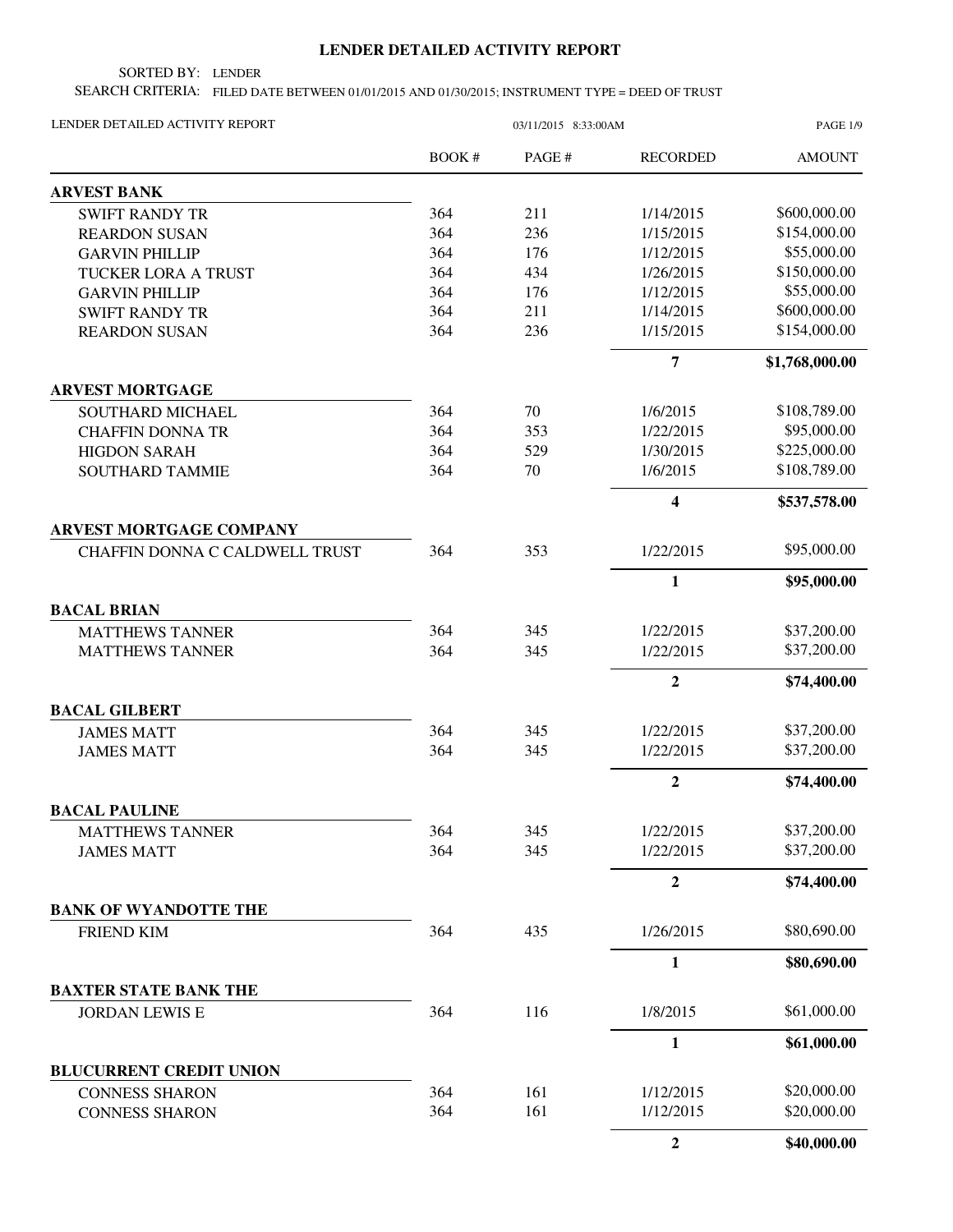PAGE 2/9

|                                 | <b>BOOK#</b> | PAGE #       | <b>RECORDED</b> | <b>AMOUNT</b> |
|---------------------------------|--------------|--------------|-----------------|---------------|
| <b>CMG MORTGAGE</b>             |              |              |                 |               |
| <b>FARLEY BRIDGETTE</b>         | 364          | 95           | 1/7/2015        | \$116,400.00  |
| <b>FARLEY BRIDGETTE</b>         | 364          | 95           | 1/7/2015        | \$116,400.00  |
|                                 |              |              | $\overline{2}$  | \$232,800.00  |
| <b>COHU GARY TRUST</b>          |              |              |                 |               |
| <b>CHARLTON WENDY HEATHER</b>   | 364          | 446          | 1/26/2015       | \$65,000.00   |
|                                 |              |              | 1               | \$65,000.00   |
| <b>COMMUNITY BANK AND TRUST</b> |              |              |                 |               |
| <b>WILKINS TRESA</b>            | 364          | 43           | 1/5/2015        | \$25,000.00   |
| SEVERS RANDALL S                | 364          | 120          | 1/9/2015        | \$91,100.00   |
| <b>LASITER CHARLENE</b>         | 364          | 303          | 1/20/2015       | \$40,000.00   |
| <b>CEARNAL ROBIN</b>            | 364          | 304          | 1/20/2015       | \$18,777.29   |
| MITCHELL MICHELLE               | 364          | 305          | 1/20/2015       | \$459,808.98  |
| <b>EDWARDS ASHLYNN</b>          | 364          | 306          | 1/20/2015       | \$112,235.66  |
| <b>CULLERS ROBERT D</b>         | 364          | 477          | 1/28/2015       | \$59,000.00   |
| <b>SCHMIDT UWE A</b>            | 364          | 483          | 1/28/2015       | \$30,000.00   |
| <b>WILKINS JAY</b>              | 364          | 43           | 1/5/2015        | \$25,000.00   |
| <b>SANCHEZ MISTY</b>            | 364          | 120          | 1/9/2015        | \$91,100.00   |
|                                 |              |              | 10              | \$952,021.93  |
| <b>COMMUNITY NATIONAL BANK</b>  |              |              |                 |               |
| <b>MOORE TIA</b>                | 364          | 202          | 1/13/2015       | \$54,240.00   |
| <b>MOORE TIA</b>                | 364          | 202          | 1/12/2015       | \$54,240.00   |
| <b>MOORE TIA</b>                | 364          | 202          | 1/13/2015       | \$54,240.00   |
|                                 |              |              | 3               | \$162,720.00  |
| <b>CORNERSTONE BANK THE</b>     |              |              |                 |               |
| <b>KING ELIZABETH ANN</b>       | 364          | 467          | 1/28/2015       | \$61,200.00   |
|                                 |              |              | $\mathbf{1}$    | \$61,200.00   |
| <b>EVLOVE BANK &amp; TRUST</b>  |              |              |                 |               |
| <b>LENTZ CYNTHIA</b>            | 364          | 191          | 1/13/2015       | \$87,375.00   |
|                                 |              |              | $\mathbf{1}$    | \$87,375.00   |
| <b>EVOLVE BANK &amp; TRUST</b>  |              |              |                 |               |
| LENTZ CYNTHIA                   | 364          | 191          | 1/13/2015       | \$87,375.00   |
| LENTZ CYNTHIA J                 | 364          | 191          | 1/12/2015       | \$87,375.00   |
|                                 |              |              | $\overline{2}$  | \$174,750.00  |
| <b>FCS FINANCIAL</b>            |              |              |                 |               |
| <b>MEHRENS ANDREA</b>           | 364          | $\mathbf{1}$ | 1/5/2015        | \$29,730.00   |
| <b>MEHRENS ANDREA</b>           | 364          | 1            | 1/5/2015        | \$29,730.00   |
| <b>OXENDINE KRISTINE</b>        | 364          | 154          | 1/12/2015       | \$210,000.00  |
| <b>HOOD CHANCE</b>              | 364          | 157          | 1/12/2015       | \$118,000.00  |
|                                 |              |              | 4               | \$387,460.00  |
| <b>FCS FINANCIAL FLCA</b>       |              |              |                 |               |
| <b>OXENDINE KRISTINE A</b>      | 364          | 154          | 1/12/2015       | \$210,000.00  |
| HOOD CHANCE K                   | 364          | 157          | 1/12/2015       | \$118,000.00  |
| TRAMMELL CARIE M A/K/A          | 364          | 408          | 1/26/2015       | \$106,900.00  |
|                                 |              |              | $\mathbf{3}$    | \$434,900.00  |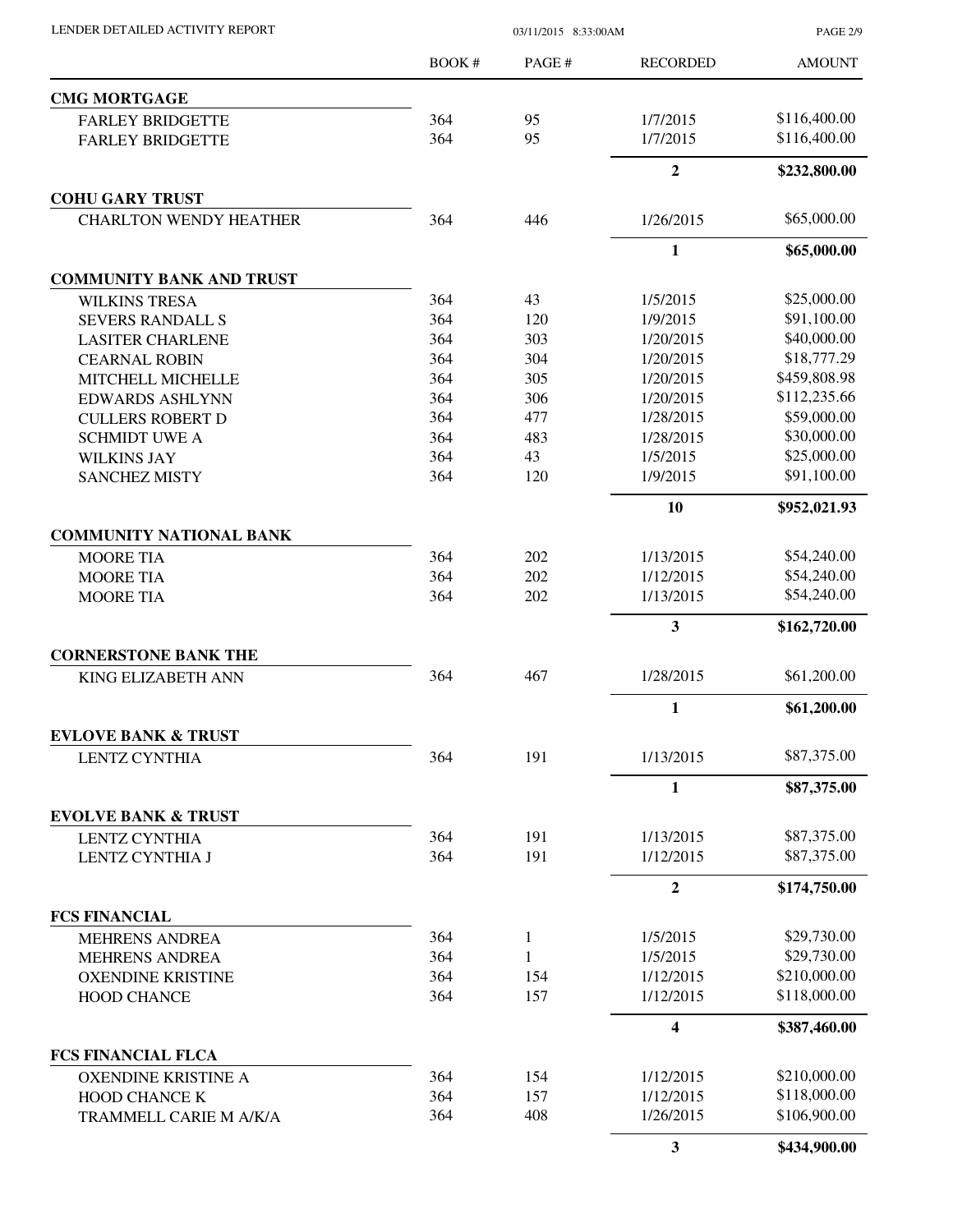PAGE 3/9

|                                             | BOOK# | PAGE# | <b>RECORDED</b> | <b>AMOUNT</b>  |
|---------------------------------------------|-------|-------|-----------------|----------------|
| <b>FIRST COMMUNITY BANK</b>                 |       |       |                 |                |
| <b>LOVE KAREN</b>                           | 364   | 230   | 1/14/2015       | \$50,000.00    |
| <b>HILBISH MARY</b>                         | 364   | 257   | 1/15/2015       | \$176,850.00   |
| HUTCHENS STEPHANIE K                        | 364   | 155   | 1/12/2015       | \$57,800.00    |
| <b>BALES MICHELLE LYNN</b>                  | 364   | 173   | 1/12/2015       | \$100,000.00   |
| <b>EASLEY SALLY</b>                         | 364   | 180   | 1/12/2015       | \$720,000.00   |
| <b>EASLEY SALLY</b>                         | 364   | 181   | 1/12/2015       | \$720,000.00   |
| <b>LANKFORD JAMES B</b>                     | 364   | 350   | 1/22/2015       | \$0.00         |
| <b>LANKFORD TERRY</b>                       | 364   | 350   | 1/22/2015       | \$163,000.00   |
| <b>HOEFER ALEXI</b>                         | 364   | 545   | 1/30/2015       | \$76,800.00    |
| HUTCHENS STEPHANIE                          | 364   | 155   | 1/12/2015       | \$57,800.00    |
| <b>BALES MICHELLE</b>                       | 364   | 173   | 1/12/2015       | \$100,000.00   |
| <b>EASLEY SALLY</b>                         | 364   | 180   | 1/12/2015       | \$720,000.00   |
| <b>EASLEY SALLY</b>                         | 364   | 181   | 1/12/2015       | \$720,000.00   |
| <b>LOVE KAREN</b>                           | 364   | 230   | 1/14/2015       | \$50,000.00    |
| <b>HILBISH MARY</b>                         | 364   | 257   | 1/15/2015       | \$176,850.00   |
|                                             |       |       | 15              | \$3,889,100.00 |
| <b>FRITCHEY GEORGE</b>                      | 364   | 144   | 1/9/2015        | \$312,480.00   |
| <b>MARTIN LIVESTOCK LLC</b>                 |       |       |                 |                |
|                                             |       |       | $\mathbf{1}$    | \$312,480.00   |
| <b>FRITCHEY GEORGE E</b>                    |       |       |                 |                |
| <b>MARTIN LIVESTOCK LLC</b>                 | 364   | 144   | 1/9/2015        | \$312,480.00   |
|                                             |       |       | $\mathbf{1}$    | \$312,480.00   |
| <b>FRITCHEY MARY</b>                        |       |       |                 |                |
| <b>MARTIN LIVESTOCK LLC</b>                 | 364   | 144   | 1/9/2015        | \$312,480.00   |
|                                             |       |       | 1               | \$312,480.00   |
| <b>FRITCHEY MARY E</b>                      |       |       |                 |                |
| <b>MARTIN LIVESTOCK LLC</b>                 | 364   | 144   | 1/9/2015        | \$312,480.00   |
|                                             |       |       | $\mathbf{1}$    | \$312,480.00   |
| <b>GATEWAY MORTGAGE</b>                     |       |       |                 |                |
| <b>RITTER ASHLEIGH</b>                      | 364   | 41    | 1/5/2015        | \$165,306.00   |
| <b>STALEY BRITTANY</b>                      | 364   | 276   | 1/16/2015       | \$76,100.00    |
|                                             |       |       | $\mathbf{2}$    | \$241,406.00   |
| <b>GATEWAY MORTGAGE GROUP</b>               |       |       |                 |                |
| <b>GOAD CAROL</b>                           | 364   | 30    | 1/5/2015        | \$123,405.00   |
| <b>RITTER ASHLEIGH</b>                      | 364   | 41    | 1/5/2015        | \$165,306.00   |
| <b>GOAD CAROL</b>                           | 364   | 30    | 1/5/2015        | \$123,405.00   |
|                                             |       |       | 3               | \$412,116.00   |
| <b>GATEWAY MORTGAGE GROUP LLC</b>           |       |       |                 |                |
| STALEY BRITTANY N                           | 364   | 276   | 1/16/2015       | \$76,100.00    |
|                                             |       |       | $\mathbf{1}$    | \$76,100.00    |
| <b>GIBSON FAMILY REVOCABLE LIVING TRUST</b> |       |       |                 |                |
| ALVARADO GREGORIO                           | 364   | 175   | 1/12/2015       | \$44,000.00    |
|                                             |       |       | 1               | \$44,000.00    |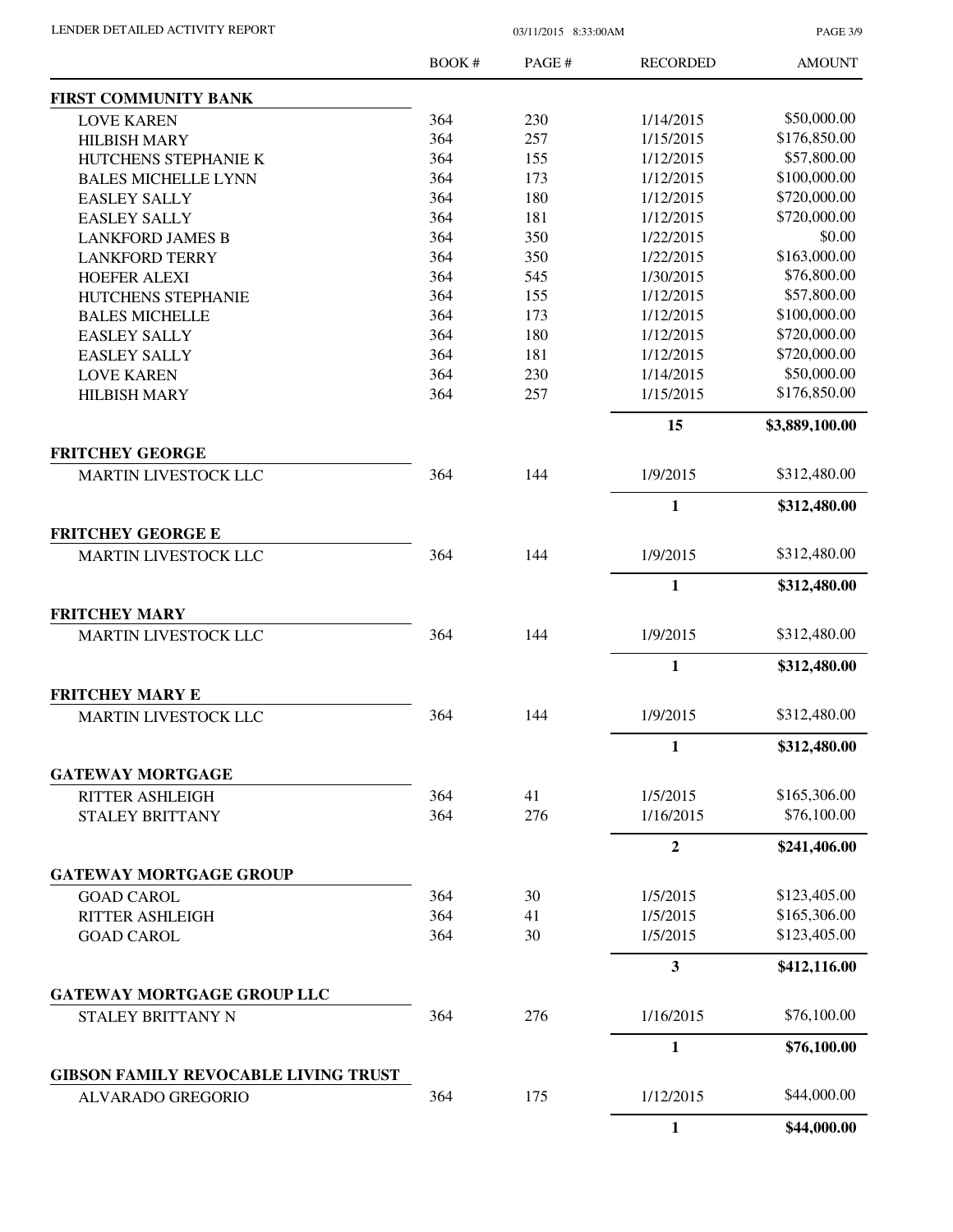| LENDER DETAILED ACTIVITY REPORT                    |              | PAGE 4/9 |                       |                               |
|----------------------------------------------------|--------------|----------|-----------------------|-------------------------------|
|                                                    | <b>BOOK#</b> | PAGE #   | <b>RECORDED</b>       | <b>AMOUNT</b>                 |
| <b>GIBSON GREGORY</b>                              |              |          |                       |                               |
| ALVARADO GREGORIO                                  | 364          | 175      | 1/12/2015             | \$44,000.00                   |
|                                                    |              |          | $\mathbf{1}$          | \$44,000.00                   |
| <b>GIBSON GREGORY DEAN TRUST</b>                   |              |          |                       |                               |
| ALVARADO GREGORIO MAGDALENO                        | 364          | 175      | 1/12/2015             | \$44,000.00                   |
|                                                    |              |          | $\mathbf{1}$          | \$44,000.00                   |
| <b>GIBSON PAMELA</b>                               |              |          |                       |                               |
| VASQUEZ SANDY                                      | 364          | 175      | 1/12/2015             | \$44,000.00                   |
|                                                    |              |          | 1                     | \$44,000.00                   |
| <b>GIBSON PAMELA SUE TRUST</b>                     |              |          |                       |                               |
| VASQUEZ SANDY LORENA GOMEZ                         | 364          | 175      | 1/12/2015             | \$44,000.00                   |
|                                                    |              |          | $\mathbf{1}$          | \$44,000.00                   |
| <b>GREAT SOUTHERN BANK</b>                         |              |          |                       |                               |
| ROELFSEMA REBECCA                                  | 364          | 33       | 1/5/2015              | \$50,000.00                   |
| <b>JANSS WILMA</b>                                 | 364          | 215      | 1/14/2015             | \$30,000.00                   |
| <b>CAREY RACHEL NICHOLE</b>                        | 364          | 448      | 1/26/2015             | \$40,000.00                   |
| <b>SOBRAD LLC</b>                                  | 364          | 547      | 1/30/2015             | \$42,500.00                   |
| ROELFSEMA REBECCA                                  | 364          | 33       | 1/5/2015              | \$50,000.00                   |
| <b>JANSS WILMA</b>                                 | 364          | 215      | 1/14/2015             | \$30,000.00                   |
|                                                    |              |          | 6                     | \$242,500.00                  |
| <b>HOMETOWN BANK</b>                               |              |          |                       |                               |
| SUBHAM, LLC                                        | 364          | 7        | 1/5/2015              | \$1,270,000.00                |
| <b>TURNER DAVID</b>                                | 364          | 60       | 1/6/2015              | \$157,087.00                  |
| SNOW BILLY W A/K/A                                 | 364<br>364   | 510<br>7 | 1/29/2015<br>1/5/2015 | \$44,000.00<br>\$1,270,000.00 |
| SUBHAM, LLC                                        | 364          | 60       | 1/6/2015              | \$157,087.00                  |
| <b>TURNER DAVID</b><br><b>RAMSEY THAD</b>          | 364          | 156      | 1/12/2015             | \$58,000.00                   |
|                                                    |              |          |                       |                               |
| <b>HOMETOWN BANK NA</b>                            |              |          | 6                     | \$2,956,174.00                |
| RAMSEY THAD E A/K/A                                | 364          | 156      | 1/12/2015             | \$58,000.00                   |
| <b>MYERS CLINT</b>                                 | 364          | 471      | 1/28/2015             | \$105,700.00                  |
|                                                    |              |          | $\mathbf{2}$          | \$163,700.00                  |
| <b>HOUSE LLONA</b>                                 |              |          |                       |                               |
| RODRIGUEZ MARIA                                    | 364          | 542      | 1/30/2015             | \$3,500.00                    |
|                                                    |              |          | 1                     | \$3,500.00                    |
| <b>HOUSE ROY</b><br><b>DIAZ ANDRES</b>             | 364          | 542      | 1/30/2015             | \$3,500.00                    |
|                                                    |              |          |                       |                               |
|                                                    |              |          | 1                     | \$3,500.00                    |
| JOPLIN METRO CREDIT UNION<br><b>OREM LINDA ANN</b> | 364          | 83       | 1/7/2015              | \$64,000.00                   |
| OREM LINDA                                         | 364          | 83       | 1/7/2015              | \$64,000.00                   |
|                                                    |              |          | $\boldsymbol{2}$      | \$128,000.00                  |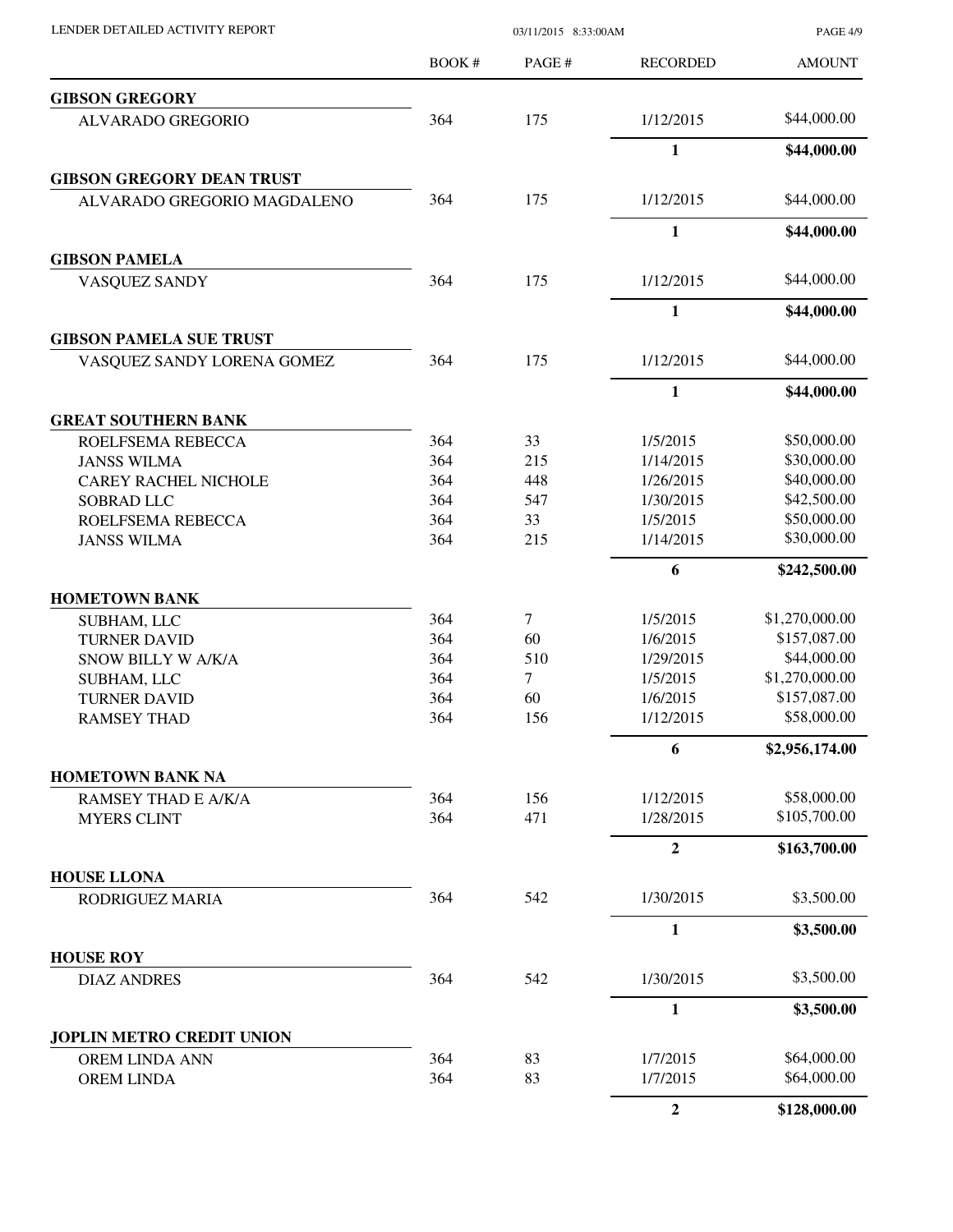| LENDER DETAILED ACTIVITY REPORT        |       | 03/11/2015 8:33:00AM |                  | <b>PAGE 5/9</b> |  |
|----------------------------------------|-------|----------------------|------------------|-----------------|--|
|                                        | BOOK# | PAGE #               | <b>RECORDED</b>  | <b>AMOUNT</b>   |  |
| <b>JULIEN GERARD</b>                   |       |                      |                  |                 |  |
| <b>WATSON JAMES</b>                    | 364   | 102                  | 1/7/2015         | \$130,000.00    |  |
| <b>WATSON JAMES</b>                    | 364   | 102                  | 1/7/2015         | \$130,000.00    |  |
|                                        |       |                      | $\overline{2}$   | \$260,000.00    |  |
| <b>JULIEN GINA</b>                     |       |                      |                  |                 |  |
| <b>WATSON MARI</b>                     | 364   | 102                  | 1/7/2015         | \$130,000.00    |  |
| <b>WATSON MARI</b>                     | 364   | 102                  | 1/7/2015         | \$130,000.00    |  |
|                                        |       |                      | $\overline{2}$   | \$260,000.00    |  |
| <b>LADDER CAPITAL FINANCE LLC</b>      |       |                      |                  |                 |  |
| <b>GGW INVESTMENTS LLC</b>             | 364   | 422                  | 1/26/2015        | 10,500,000.00   |  |
|                                        |       |                      | $\mathbf{1}$     | \$10,500,000.00 |  |
| <b>LANDMARK NATIONAL BANK</b>          |       |                      | 1/30/2015        | \$58,800.00     |  |
| <b>CASEY JADE</b>                      | 364   | 534                  |                  |                 |  |
|                                        |       |                      | $\mathbf{1}$     | \$58,800.00     |  |
| <b>LEADERONE FINANCIAL</b>             | 364   | 172                  | 1/12/2015        | \$132,653.00    |  |
| ABRAMOVITZ ZAKARY                      |       |                      |                  |                 |  |
| <b>LEADERONE FINANCIAL CORPORATION</b> |       |                      | $\mathbf{1}$     | \$132,653.00    |  |
| ABRAMOVITZ ZAKARY DAVID                | 364   | 172                  | 1/12/2015        | \$132,653.00    |  |
|                                        |       |                      |                  |                 |  |
| <b>LIBERTY BANK</b>                    |       |                      | 1                | \$132,653.00    |  |
| <b>VANBUREN NADA</b>                   | 364   | 73                   | 1/6/2015         | \$77,000.00     |  |
| <b>LISO SUSANA P</b>                   | 364   | 439                  | 1/26/2015        | \$75,050.00     |  |
| <b>VANBUREN NADA</b>                   | 364   | 73                   | 1/6/2015         | \$77,000.00     |  |
|                                        |       |                      | 3                | \$229,050.00    |  |
| <b>MID MISSOURI BANK</b>               |       |                      |                  |                 |  |
| <b>JOHNSON DAN R</b>                   | 364   | 80                   | 1/7/2015         | \$50,000.00     |  |
|                                        |       |                      | $\mathbf{1}$     | \$50,000.00     |  |
| <b>MID-MISSOURI BANK</b>               |       |                      |                  |                 |  |
| <b>JOHNSON DAN</b>                     | 364   | 80                   | 1/7/2015         | \$50,000.00     |  |
|                                        |       |                      | $\mathbf{1}$     | \$50,000.00     |  |
| <b>MORTGAGE RESEARCH CENTER</b>        |       |                      |                  |                 |  |
| MCCLENDON LINDA                        | 364   | 28                   | 1/5/2015         | \$219,500.00    |  |
| MCCLENDON LINDA                        | 364   | 28                   | 1/5/2015         | \$219,500.00    |  |
|                                        |       |                      | $\boldsymbol{2}$ | \$439,000.00    |  |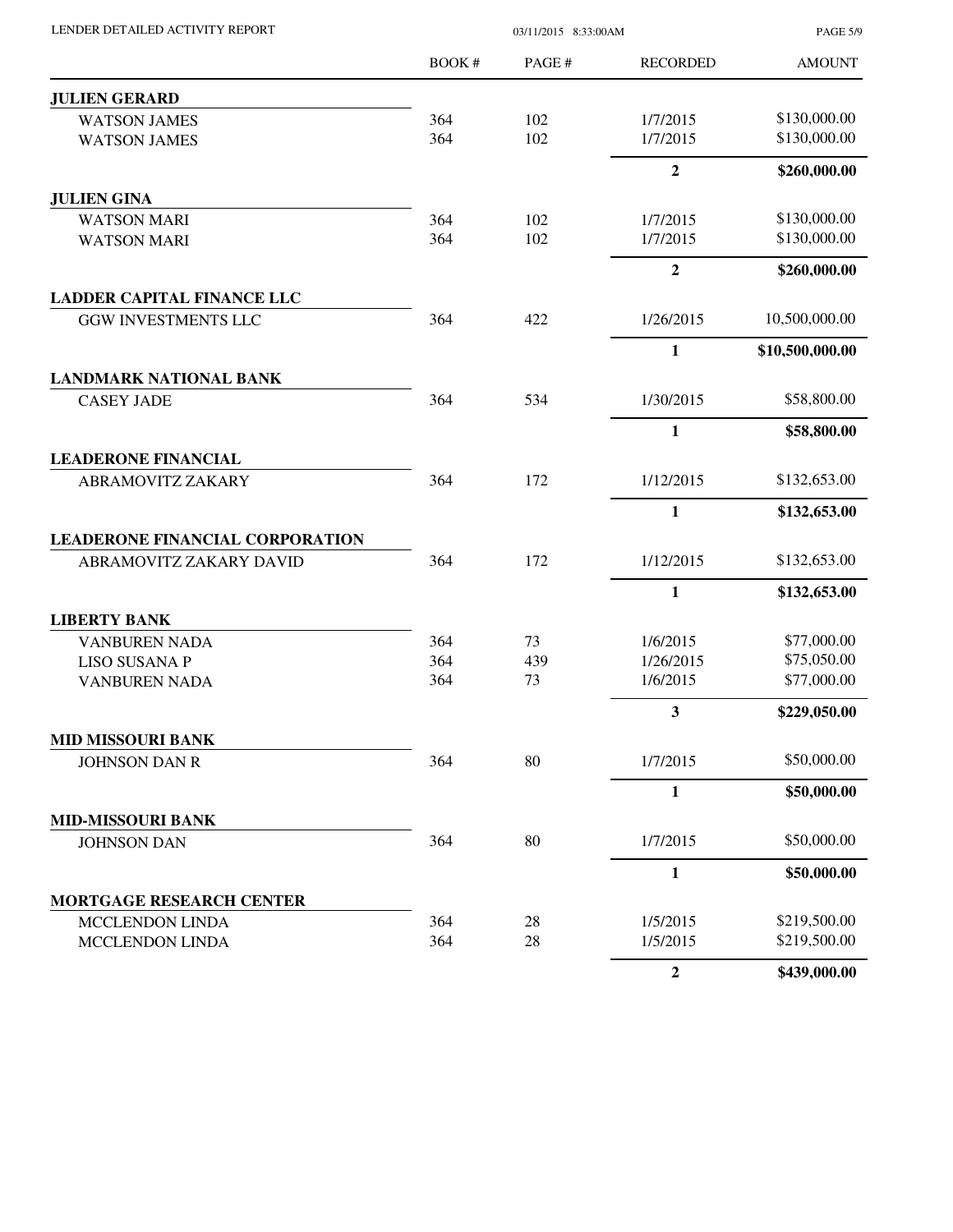LENDER DETAILED ACTIVITY REPORT 03/11/2015 8:33:00AM

PAGE 6/9

|                                | <b>BOOK#</b> | PAGE#          | <b>RECORDED</b>                                                                                                                                                                                                                                                                                                                                                        | <b>AMOUNT</b>  |
|--------------------------------|--------------|----------------|------------------------------------------------------------------------------------------------------------------------------------------------------------------------------------------------------------------------------------------------------------------------------------------------------------------------------------------------------------------------|----------------|
| <b>PEOPLES BANK</b>            |              |                |                                                                                                                                                                                                                                                                                                                                                                        |                |
| <b>TONG CHRIS</b>              | 364          | $\overline{4}$ | 1/5/2015                                                                                                                                                                                                                                                                                                                                                               | \$979,000.00   |
| MILLER CRYSTAL                 | 364          | 212            | 1/14/2015                                                                                                                                                                                                                                                                                                                                                              | \$190,400.00   |
| MILLER CRYSTAL                 | 364          | 213            | 1/14/2015                                                                                                                                                                                                                                                                                                                                                              | \$17,500.00    |
| <b>SLAYTON JOHN</b>            | 364          | 354            |                                                                                                                                                                                                                                                                                                                                                                        | \$84,522.13    |
| F & J PROPERTY INVESTMENT, LLC | 364          | 359            |                                                                                                                                                                                                                                                                                                                                                                        | \$456,550.00   |
| <b>BARNES RACHEL</b>           | 364          | 563            |                                                                                                                                                                                                                                                                                                                                                                        | \$161,200.00   |
| <b>BARNES RACHEL</b>           | 364          | 564            |                                                                                                                                                                                                                                                                                                                                                                        | \$16,800.00    |
| <b>TONG STEVE</b>              | 364          | $\overline{4}$ |                                                                                                                                                                                                                                                                                                                                                                        | \$979,000.00   |
| MILLER CRYSTAL                 | 364          | 212            |                                                                                                                                                                                                                                                                                                                                                                        | \$190,400.00   |
| <b>MILLER CRYSTAL</b>          | 364          | 213            |                                                                                                                                                                                                                                                                                                                                                                        | \$17,500.00    |
|                                |              |                |                                                                                                                                                                                                                                                                                                                                                                        | \$3,092,872.13 |
| PEOPLES BANK OF SENECA         |              |                |                                                                                                                                                                                                                                                                                                                                                                        |                |
| <b>SLAYTON JOHN</b>            | 364          | 354            |                                                                                                                                                                                                                                                                                                                                                                        | \$84,522.13    |
| F & J PROPERTY INVESTMENT LLC  | 364          | 359            |                                                                                                                                                                                                                                                                                                                                                                        | \$456,550.00   |
|                                |              |                |                                                                                                                                                                                                                                                                                                                                                                        | \$541,072.13   |
| <b>PINNACLE BANK</b>           |              |                |                                                                                                                                                                                                                                                                                                                                                                        |                |
| <b>FLAMING MARK</b>            | 364          | 16             |                                                                                                                                                                                                                                                                                                                                                                        | \$97,000.00    |
| <b>GARRITY JUDITH</b>          | 364          | 313            |                                                                                                                                                                                                                                                                                                                                                                        | \$143,000.00   |
| <b>JACKSON ANDREW A</b>        | 364          | 426            |                                                                                                                                                                                                                                                                                                                                                                        | \$113,265.00   |
| <b>FLAMING MARK</b>            | 364          | 16             |                                                                                                                                                                                                                                                                                                                                                                        | \$97,000.00    |
|                                |              |                |                                                                                                                                                                                                                                                                                                                                                                        | \$450,265.00   |
| PNC MORTGAGE                   |              |                |                                                                                                                                                                                                                                                                                                                                                                        |                |
| MEADOWS TAMMY L                | 364          | 494            | 1/28/2015                                                                                                                                                                                                                                                                                                                                                              | \$149,896.00   |
|                                |              |                | $\mathbf{1}$                                                                                                                                                                                                                                                                                                                                                           | \$149,896.00   |
| PREMIER HOME MORTGAGE          |              |                |                                                                                                                                                                                                                                                                                                                                                                        |                |
| <b>CLARK TIFFANY</b>           | 364          | 186            | 1/13/2015                                                                                                                                                                                                                                                                                                                                                              | \$69,591.00    |
| <b>LEACH SARA</b>              | 364          | 142            | 1/9/2015                                                                                                                                                                                                                                                                                                                                                               | \$107,857.00   |
| YARNELL JOSHUA                 | 364          | 140            | 1/9/2015                                                                                                                                                                                                                                                                                                                                                               | \$130,957.00   |
| <b>LEACH SARA</b>              | 364          | 142            | 1/9/2015                                                                                                                                                                                                                                                                                                                                                               | \$107,857.00   |
| <b>CLARK TIFFANY</b>           | 364          | 186            | 1/22/2015<br>1/22/2015<br>1/30/2015<br>1/30/2015<br>1/5/2015<br>1/14/2015<br>1/14/2015<br>10<br>1/22/2015<br>1/22/2015<br>$\boldsymbol{2}$<br>1/5/2015<br>1/20/2015<br>1/26/2015<br>1/5/2015<br>$\overline{\mathbf{4}}$<br>1/13/2015<br>5<br>1/12/2015<br>1/9/2015<br>1/26/2015<br>1/26/2015<br>1/28/2015<br>1/28/2015<br>6<br>1/20/2015<br>1/9/2015<br>$\overline{2}$ | \$69,591.00    |
|                                |              |                |                                                                                                                                                                                                                                                                                                                                                                        | \$485,853.00   |
| PREMIER HOME MORTGAGE INC      |              |                |                                                                                                                                                                                                                                                                                                                                                                        |                |
| <b>CLARK TIFFANY</b>           | 364          | 186            |                                                                                                                                                                                                                                                                                                                                                                        | \$69,591.00    |
| YARNELL JOSHUA A               | 364          | 140            |                                                                                                                                                                                                                                                                                                                                                                        | \$130,957.00   |
| <b>BOBLETT ERICKA S</b>        | 364          | 412            |                                                                                                                                                                                                                                                                                                                                                                        | \$128,061.00   |
| <b>HALEY MEGAN</b>             | 364          | 414            |                                                                                                                                                                                                                                                                                                                                                                        | \$74,460.00    |
| <b>JACKSON DYLAN B</b>         | 364          | 454            |                                                                                                                                                                                                                                                                                                                                                                        | \$57,487.00    |
| <b>CLARK DONALD G</b>          | 364          | 479            |                                                                                                                                                                                                                                                                                                                                                                        | \$62,000.00    |
|                                |              |                |                                                                                                                                                                                                                                                                                                                                                                        | \$522,556.00   |
| <b>QUICKEN LOANS</b>           |              |                |                                                                                                                                                                                                                                                                                                                                                                        |                |
| <b>STAUTY JUDY</b>             | 364          | 302            |                                                                                                                                                                                                                                                                                                                                                                        | \$136,983.00   |
| <b>GETCHELL MICHELLE</b>       | 364          | 150            |                                                                                                                                                                                                                                                                                                                                                                        | \$212,150.00   |
|                                |              |                |                                                                                                                                                                                                                                                                                                                                                                        | \$349,133.00   |
| <b>QUICKEN LOANS INC</b>       |              |                |                                                                                                                                                                                                                                                                                                                                                                        |                |
| GETCHELL JOHN DANIEL           | 364          | 150            | 1/9/2015                                                                                                                                                                                                                                                                                                                                                               | \$212,150.00   |
| <b>GOFF ALVIN E</b>            | 364          | 484            | 1/28/2015                                                                                                                                                                                                                                                                                                                                                              | \$82,239.00    |
|                                |              |                | $\boldsymbol{2}$                                                                                                                                                                                                                                                                                                                                                       | \$294,389.00   |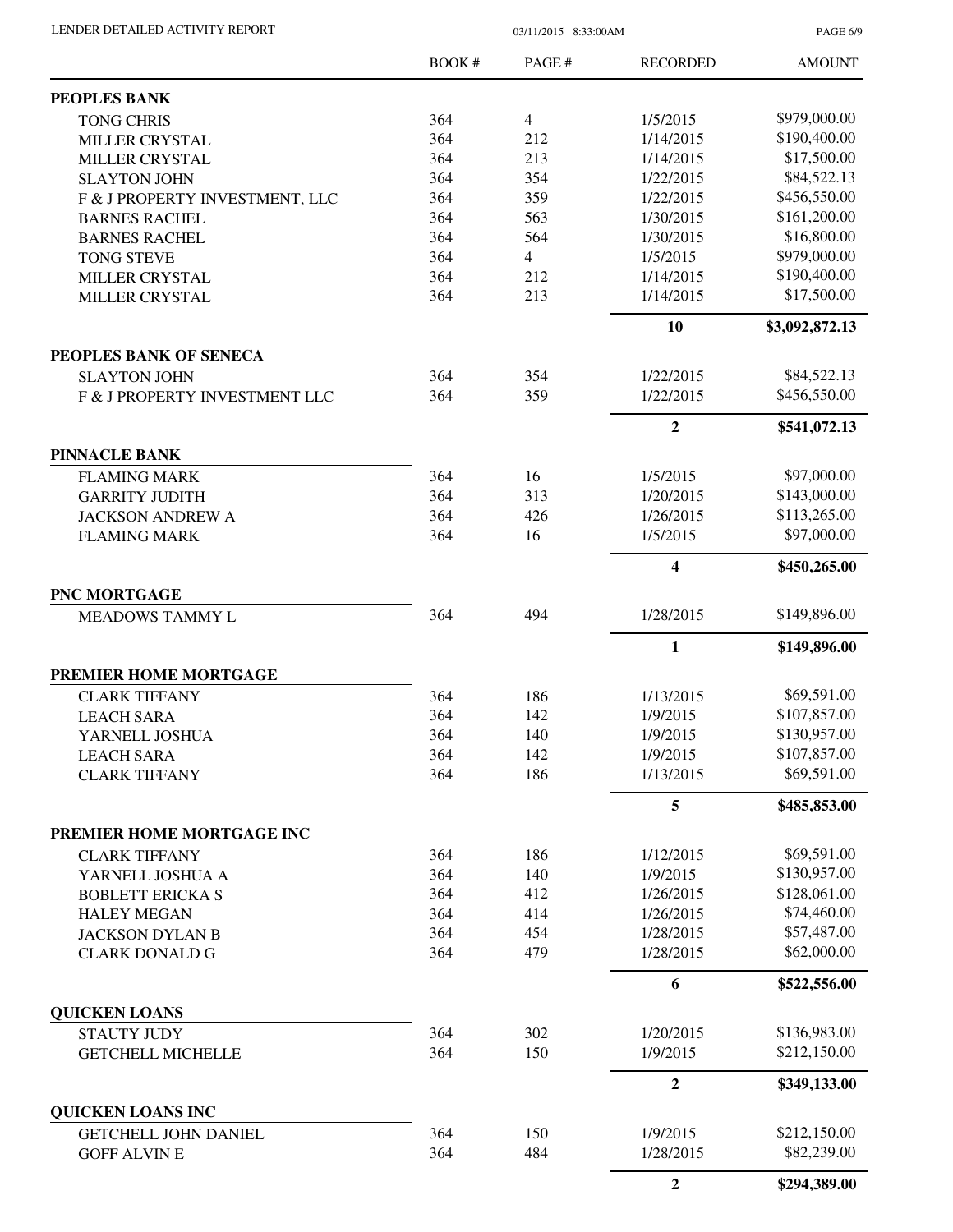PAGE 7/9

|                                        | BOOK # | PAGE # | <b>RECORDED</b>  | <b>AMOUNT</b> |
|----------------------------------------|--------|--------|------------------|---------------|
| R & G PROPERTIES OF NEWTON COUNTY LLC  |        |        |                  |               |
| TOPEL MARK C                           | 364    | 348    | 1/22/2015        | \$39,638.81   |
|                                        |        |        | $\mathbf{1}$     | \$39,638.81   |
| R & G PROPERTIES OF NEWTON COUNTY, LLC |        |        |                  |               |
| <b>TOPEL MARK</b>                      | 364    | 348    | 1/22/2015        | \$39,638.00   |
|                                        |        |        | $\mathbf{1}$     | \$39,638.00   |
| ROYAL UNITED MORTGAGE LLC              |        |        |                  |               |
| <b>WILSON PAUL</b>                     | 364    | 399    | 1/26/2015        | \$63,200.00   |
|                                        |        |        | $\mathbf{1}$     | \$63,200.00   |
| <b>SECRETARY OF HOUSING</b>            |        |        |                  |               |
| <b>HAGEN LINDA</b>                     | 364    | 65     | 1/6/2015         | \$100,800.00  |
| <b>HAGEN JERRY</b>                     | 364    | 65     | 1/6/2015         | \$100,800.00  |
|                                        |        |        | $\overline{2}$   | \$201,600.00  |
| <b>SIMS BILL</b>                       |        |        |                  |               |
| <b>GREY SHERRY L</b>                   | 364    | 152    | 1/12/2015        | \$22,186.00   |
| <b>GREY SHERRY</b>                     | 364    | 152    | 1/12/2015        | \$22,001.86   |
|                                        |        |        | $\overline{2}$   | \$44,187.86   |
| <b>SIMS MARY</b>                       |        |        |                  |               |
| <b>GREY SHERRY L</b>                   | 364    | 152    | 1/12/2015        | \$22,186.00   |
| <b>GREY SHERRY</b>                     | 364    | 152    | 1/12/2015        | \$22,001.86   |
|                                        |        |        | $\overline{2}$   | \$44,187.86   |
| <b>SMITH DARWIN</b>                    |        |        |                  |               |
| WALLACE JIMMY RAY JR                   | 364    | 78     | 1/7/2015         | \$50,000.00   |
| <b>WALLACE JIMMY</b>                   | 364    | 78     | 1/7/2015         | \$50,000.00   |
|                                        |        |        | $\boldsymbol{2}$ | \$100,000.00  |
| <b>SMITH VICKI</b>                     |        |        |                  |               |
| <b>WALLACE AMY</b>                     | 364    | 78     | 1/7/2015         | \$50,000.00   |
|                                        |        |        | $\mathbf{1}$     | \$50,000.00   |
| <b>SMITH VICKY S</b>                   |        |        |                  |               |
| WALLACE AMY ANETA                      | 364    | 78     | 1/7/2015         | \$50,000.00   |
|                                        |        |        | $\mathbf{1}$     | \$50,000.00   |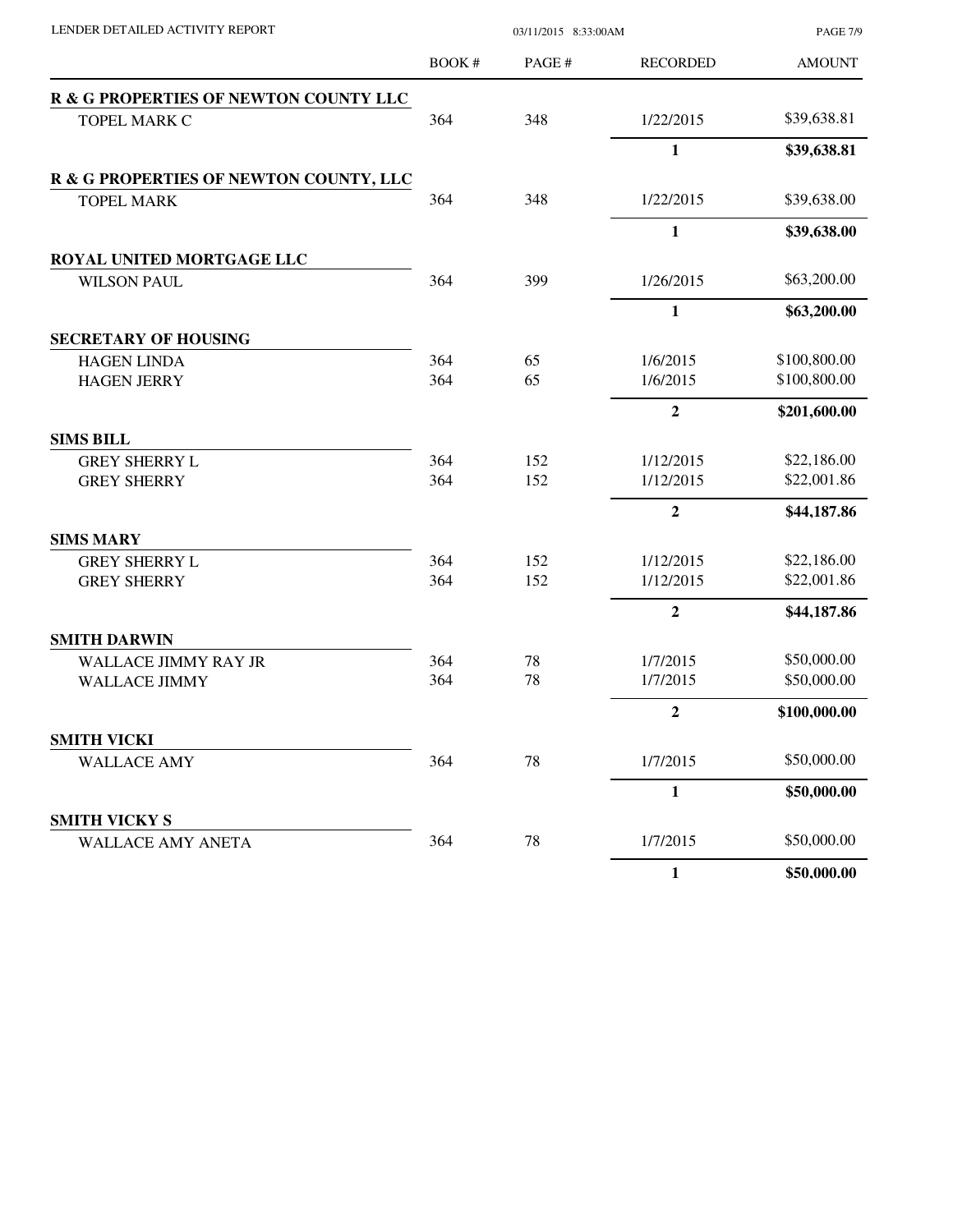PAGE 8/9

|                                          | <b>BOOK#</b> | PAGE# | <b>RECORDED</b>  | <b>AMOUNT</b>  |
|------------------------------------------|--------------|-------|------------------|----------------|
| SOUTHWEST MISSOURI BANK                  |              |       |                  |                |
| <b>BRUST CHAREESE</b>                    | 364          | 5     | 1/5/2015         | \$52,800.00    |
| <b>FAIRCHILD GLORIA</b>                  | 364          | 9     | 1/5/2015         | \$131,000.00   |
| PARKER SALLY                             | 364          | 26    | 1/5/2015         | \$33,161.00    |
| <b>ROBERTS KELLY</b>                     | 364          | 45    | 1/5/2015         | \$144,600.00   |
| PINNELL JEFFREY                          | 364          | 99    | 1/7/2015         | \$118,265.00   |
| <b>FERGUSON JERRY</b>                    | 364          | 223   | 1/14/2015        | \$53,000.00    |
| <b>FORBIS CAROLYN</b>                    | 364          | 259   | 1/16/2015        | \$42,500.00    |
| <b>FRANKS LOIS</b>                       | 364          | 285   | 1/20/2015        | \$184,000.00   |
| <b>HANAR LACEY</b>                       | 364          | 288   | 1/20/2015        | \$144,800.00   |
| YATES DAVID                              | 364          | 332   | 1/21/2015        | \$109,250.00   |
| TIWARI ACHALA L                          | 364          | 442   | 1/26/2015        | \$29,480.00    |
| <b>GOEPFERT ENTERPRISES LLC</b>          | 364          | 518   | 1/29/2015        | \$48,000.00    |
| YATES PATTI G                            | 364          | 520   | 1/29/2015        | \$40,000.00    |
| <b>BIEN GREG</b>                         | 364          | 521   | 1/29/2015        | \$160,000.00   |
| YATES PATTI G                            | 364          | 523   | 1/29/2015        | \$40,000.00    |
| YATES PATTI                              | 364          | 524   | 1/29/2015        | \$60,000.00    |
| <b>MCKEE MATTHEW</b>                     | 364          | 561   | 1/30/2015        | \$5,000.00     |
| <b>MERRICK BRENDA</b>                    | 364          | 565   | 1/30/2015        | \$129,600.00   |
| <b>BRUST CHAREESE</b>                    | 364          | 5     | 1/5/2015         | \$52,800.00    |
| <b>FAIRCHILD GLORIA</b>                  | 364          | 9     | 1/5/2015         | \$131,000.00   |
| PARKER SALLY                             | 364          | 26    | 1/5/2015         | \$33,161.00    |
| <b>ROBERTS KELLY</b>                     | 364          | 45    | 1/5/2015         | \$144,600.00   |
| PINNELL JEFFREY                          | 364          | 99    | 1/7/2015         | \$118,265.00   |
| <b>FERGUSON JERRY</b>                    | 364          | 223   | 1/14/2015        | \$53,000.00    |
| <b>FORBIS CAROLYN</b>                    | 364          | 259   | 1/16/2015        | \$42,500.00    |
|                                          |              |       |                  |                |
| <b>SPICER GARY</b>                       |              |       | 25               | \$2,100,782.00 |
| <b>MCALEXANDER DARREN</b>                | 364          | 309   | 1/20/2015        | \$59,000.00    |
|                                          |              |       | 1                | \$59,000.00    |
| <b>SPICER VICCI</b>                      |              |       |                  |                |
| MCALEXANDER DARREN                       | 364          | 309   | 1/20/2015        | \$59,000.00    |
|                                          |              |       | 1                | \$59,000.00    |
| THE BAXTER STATE BANK                    |              |       |                  | \$59,990.89    |
| <b>JORDAN SHERI</b>                      | 364          | 116   | 1/8/2015         |                |
|                                          |              |       | $\mathbf{1}$     | \$59,990.89    |
| <b>USBANK</b><br><b>MARTINEZ OTONIEL</b> | 364          | 195   | 1/13/2015        | \$81,987.00    |
| <b>MILLER DAVID</b>                      | 364          | 204   | 1/13/2015        | \$95,000.00    |
| <b>DANNER AIMEE</b>                      | 364          | 209   | 1/14/2015        | \$60,000.00    |
| <b>JOHNSON MARK</b>                      | 364          | 535   | 1/30/2015        | \$186,425.00   |
| <b>JOHNSON BETTY TR</b>                  | 364          | 146   | 1/9/2015         | \$50,000.00    |
| <b>CASEY ISAAC</b>                       | 364          | 147   | 1/9/2015         | \$75,000.00    |
|                                          | 364          | 195   | 1/13/2015        | \$81,987.00    |
| <b>MARTINEZ OTONIEL</b>                  | 364          | 204   | 1/13/2015        | \$95,000.00    |
| <b>MILLER DAVID</b>                      |              |       |                  | \$60,000.00    |
| <b>DANNER AIMEE</b>                      | 364          | 209   | 1/14/2015        |                |
|                                          |              |       | $\boldsymbol{9}$ | \$785,399.00   |
| <b>URBAN FINANCIAL OF AMERICA</b>        |              |       |                  |                |
| <b>HAGEN LINDA</b>                       | 364          | 64    | 1/6/2015         | \$100,800.00   |
| <b>HAGEN JERRY</b>                       | 364          | 64    | 1/6/2015         | \$100,800.00   |
|                                          |              |       | $\overline{2}$   | \$201,600.00   |